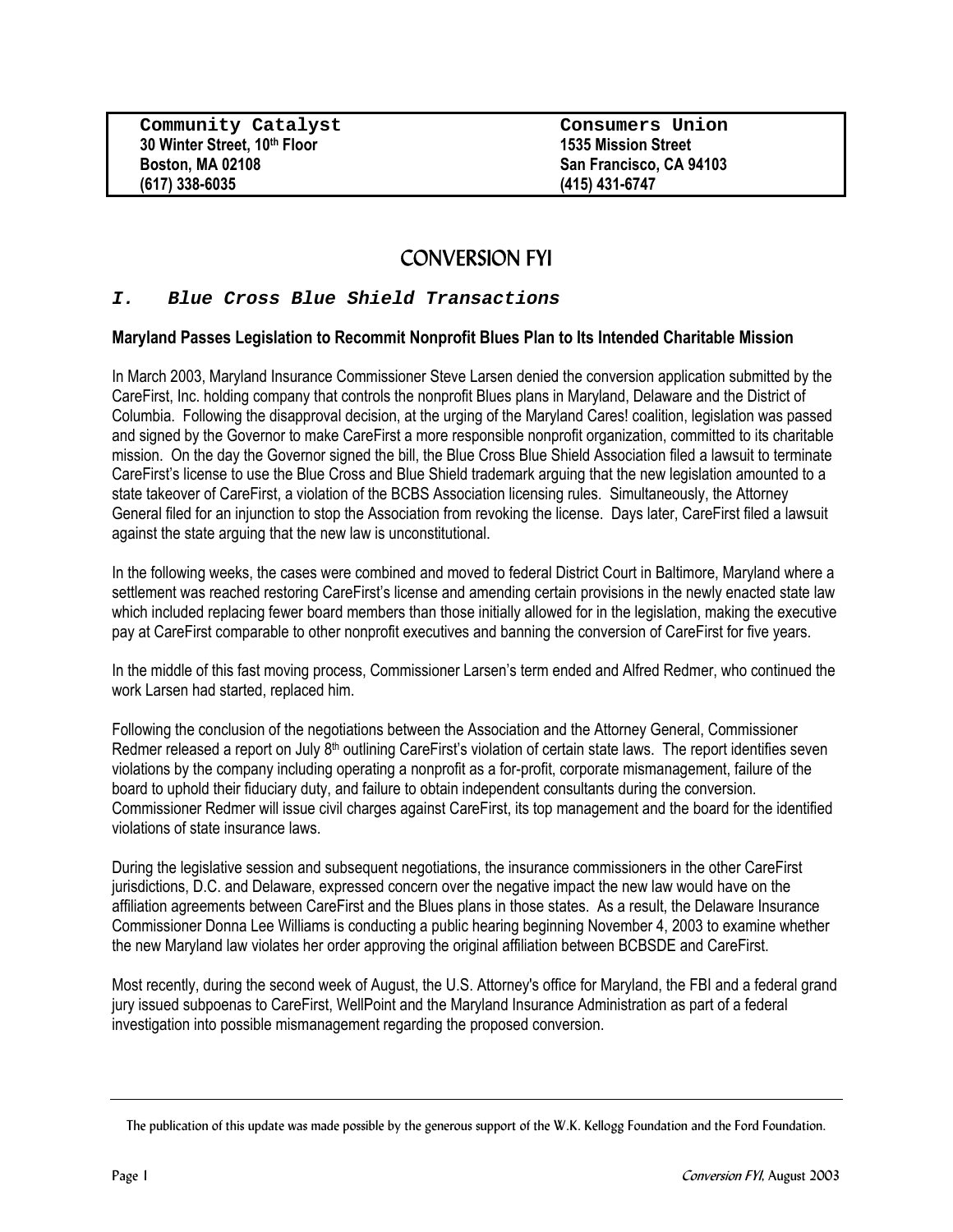Contact: Minor Carter, Maryland Cares!, (410) 269-7954 Vincent DeMarco, Maryland Citizens Health Initiative, (410) 235-9000 Nomita Ganguly, Community Catalyst, (617) 275-2807 Jim Whitley, Community Catalyst, (617) 275-2801

## **Kansas Supreme Court Upholds Insurance Commissioner's Disapproval of Anthem's Acquisition Plans**

On August 6, 2003, the Kansas Supreme Court ruled that a decision made to deny the proposed sale of the mutual insurance company Blue Cross and Blue Shield of Kansas (BCBSK) to Anthem Insurance of Indiana (Anthem) will stand. Former Kansas Insurance Commissioner Kathleen Sebelius (who is now the state's governor) disapproved the sale in her February 11, 2002 Final Order. The Insurance Commissioner concluded that the acquisition would likely be "hazardous and prejudicial to the insurance buying public" if approved and she denied the proposal. BCBSK and Anthem immediately challenged the decision in District Court.

On June 7, 2002, District Court Judge Terry Bullock vacated the Final Order and remanded the matter to the Commissioner for reconsideration. Judge Bullock agreed with the argument offered by the plaintiffs that the Commissioner had exceeded her authority under Kansas law when she rejected the proposed Anthem takeover. Vowing "to protect the families and businesses of Kansas from millions of dollars in increased insurance rates," the former Insurance Commissioner immediately appealed the District Court's decision. Given the important and novel legal issues involved, the Kansas Supreme Court agreed to hear the appeal.

In addition to the briefs submitted by the parties, the Kansas Supreme Court allowed *amicus curiae* briefs by the Kansas Hospital Association, the Kansas Medical Society, the National Association of Insurance Commissioners and Community Catalyst. In its August 6th Opinion reversing the lower court's decision, the Kansas Supreme Court held that, when considering a proposed acquisition of a state health insurer, the Insurance Commissioner has the authority to consider factors relevant to understanding the likely impact the sale will have on the public. The Kansas Supreme Court's reversal means that the Insurance Commissioner's February 11, 2002 Final Order is recognized and the proposed sale is disapproved. The Court's holding also validates the Commissioner's rigorous review process, which included multiple opportunities for public input, making relevant documents and hearings publicly accessible, and a focus on protecting health consumers from the likely negative impacts of the transaction.

#### Contact:

Kansas Insurance Department, (800) 432-2484 Terri Roberts, Kansas State Nurses Association, (785) 233-8638 Jim Whitley, Community Catalyst, (617) 275-2801

## **CHAP and State Partners Working within the National Association of Insurance Commissioners (NAIC)**

Dawn Touzin, Community Catalyst's CHAP Director, has been appointed a Consumer Representative to the NAIC. The NAIC funds 13 representatives chosen from the nonprofit advocacy community so that the consumer voice can be heard in the organization. This appointment enables CHAP to play a role in an otherwise industry-dominated environment.

Consumer Representatives are able to attend the NAIC's national conferences (4 per year) and set the agenda for the Consumer Liaison Committee (CLC) meetings. The meeting of the CLC, which is comprised of the reps and 18 Commissioners, is a major gathering at each national conference.

The publication of this update was made possible by the generous support of the W.K. Kellogg Foundation and the Ford Foundation.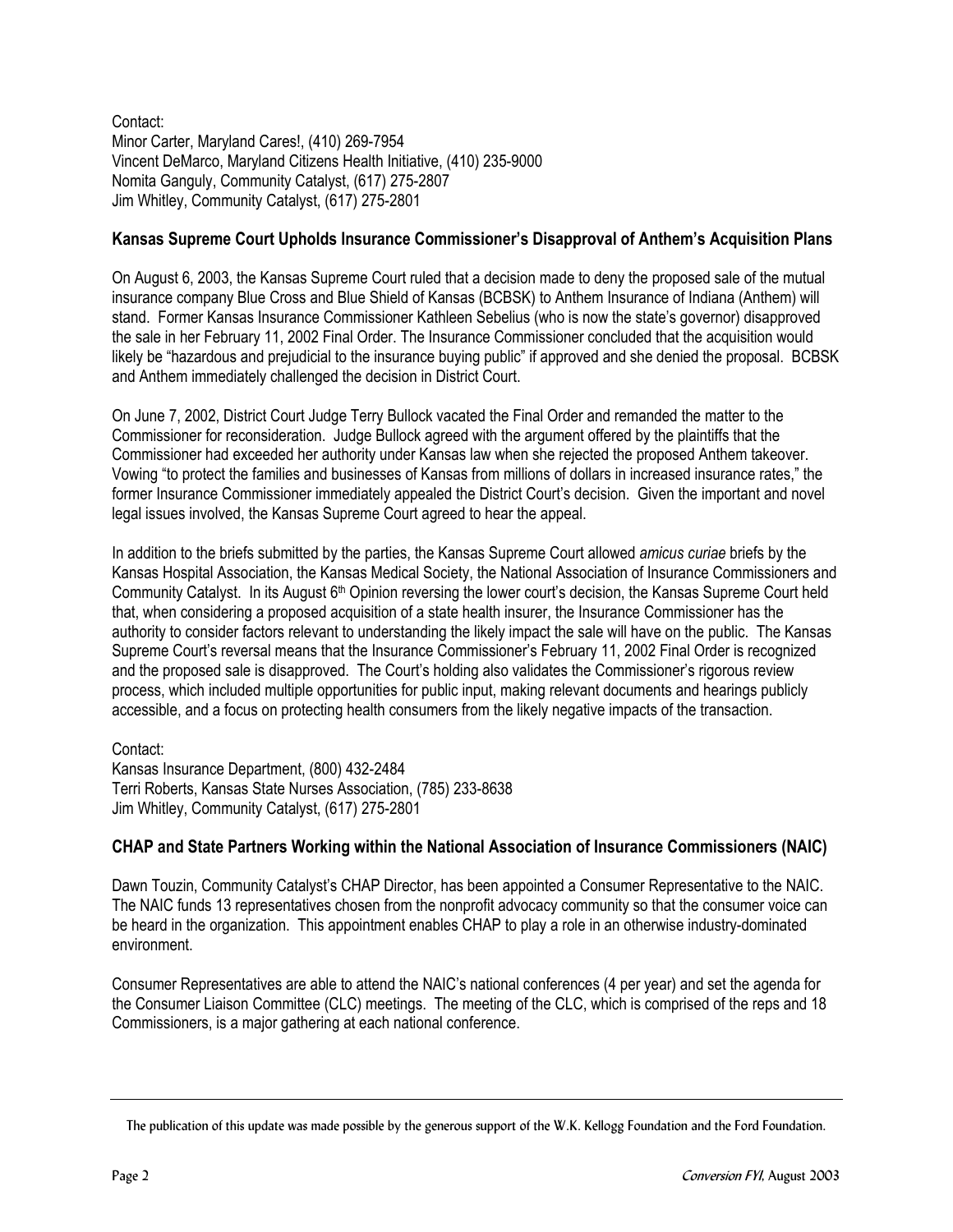The position also enables representatives to attend all other conference meetings and to interact with insurance commissioners and staff, on a formal and informal basis, as well as to attend various special meetings and seminars sponsored by the NAIC.

At the most recent conference held in New York City (June 20-24, 2003), Touzin brought CHAP concerns, including the attempted conversions of Blue Cross Blue Shield plans in Maryland and North Carolina, and attempts by the BCBS Association ("Association") to use its licensing agreements to inhibit state regulation of the Blues transactions, to the agenda of two important meetings.

Speaking before the CLC, Touzin talked about how the Association has threatened to revoke plans' use of the BCBS trademark, which is governed by the Association's licensing agreements, as an attempt to discourage regulatory involvement and oversight. This inappropriate use of market power is a potential threat to any state in which the Blues plan has a significant share of the health insurance market.

Adam Searing (North Carolina Health Access Coalition), Chuck Bell (Consumers Union, New York) and Touzin spoke at the meeting of the Blue Cross Blue Shield Conversion Workgroup, a special task force of 15 Commissioners specifically examining conversion issues, each one presenting a different facet of the consumer perspective on Blues transactions.

Adam Searing told the story of BCBSNC's proposed conversion and its attempt to deprive North Carolinians of any future voice in the decision-making process of their plan. Searing recounted how advocates went from supporting the conversion – reasoning that a good foundation would be preferable to a plan already acting like a for-profit – to opposing the heavy-handed restrictions imposed by the Association on how the foundation could protect its interests post conversion. (See related story.)

Chuck Bell related the story of Empire's conversion, its backroom politics, and the diversion of billions of dollars that should have gone to the community for ongoing health care purposes but instead were usurped by special interests. While New York advocates continue to challenge the special law passed behind closed doors that laid the foundation for Empire's conversion, Bell described the Empire case as a clear example of how a conversion should not be done.

At the next NAIC conference (scheduled for Sept. 14<sup>th</sup> in Chicago), the BCBS Conversion Workgroup will have an hour-long open mike session. This offers another opportunity for state advocates to voice local concerns and issues related to conversions.

## Contact:

Adam Searing, North Carolina Health Access Coalition, (919) 856-2568 Chuck Bell, Consumers Union Program Director, Yonkers, New York, (914) 378-2507 Dawn Touzin, Community Catalyst, (617) 275-2890

#### **Facing Difficult Questions from Consumer Activists and State Regulators, Blue Cross and Blue Shield of North Carolina Abandons Plan to Convert**

This past July, the nonprofit health insurer Blue Cross and Blue Shield of North Carolina (BCBSNC) withdrew its proposal to convert to a for-profit corporation. A strong health conversion law, active and well-organized health advocates, and responsible public officials likely prompted BCBSNC's decision to remain a nonprofit company.

Consumer advocates, led by Adam Searing of the North Carolina Health Access Coalition (NCHAC), urged regulators to scrutinize BCBSNC's proposal very carefully. They emphasized the risk involved in the company's attempt to maintain a virtual stranglehold over a foundation that would have been established to receive charitable

The publication of this update was made possible by the generous support of the W.K. Kellogg Foundation and the Ford Foundation.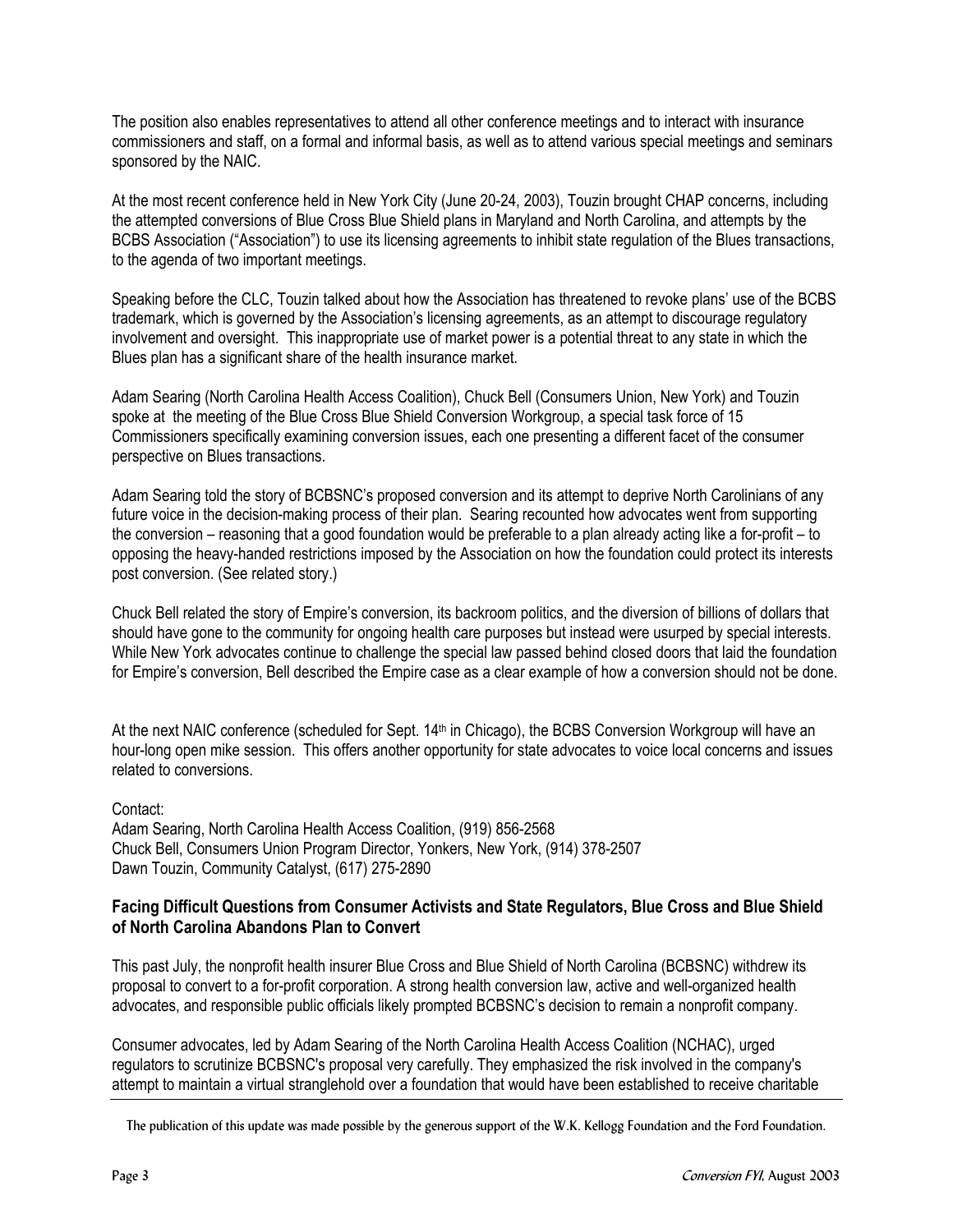assets in the conversion. Any dilution of asset value was unfair to North Carolinians, they argued, and the state insurance commissioner and attorney general took their complaints seriously.

Experts weighing in on the conversion proposal predicted that North Carolina individuals and small businesses would likely see a rise in health insurance rates if BCBSNC became a for-profit business. Others concluded that the company had not submitted a convincing argument for converting.

Finally, BCBSNC did not help its cause when it was revealed that the company was behind a pro-conversion group masquerading as a grassroots consumer organization called North Carolinians for Affordable Health Care (NCAHC), whose initials closely resemble Searing's NCHAC. Ultimately, the company's efforts to argue that the conversion was good for consumers fell flat and, instead of suffering a rejection of their proposal by regulators, BCBSNC withdrew its own proposal.

#### Contact:

Adam Searing, North Carolina Health Access Coalition, (919) 856-2568 Scott Benbow, Consumers Union, (415) 431-6747

#### **Tax Exemptions for Puerto Rico's Blue Shield Plan Declared Improper; Over \$60 Million Ordered Returned to the Public**

After looking into allegations that Blue Shield of Puerto Rico (Triple-S, Inc.), the island's largest health insurance provider, was misusing assets dedicated for the public's health benefit, the Puerto Rican government decided to eliminate the tax exemption Triple-S has enjoyed for over 25 years. Additionally, Triple-S will be required to pay at least \$67 million in retroactive taxes dating back to 1976. The inquiry into how the insurer was using its assets was initiated in the summer of 2002 when concerned legislators and health advocates raised suspicions that the corporation was redirecting charitable assets earmarked for the public's benefit to maximize profits for its for-profit lines of business.

Although Triple-S was incorporated in 1959 as a for-profit corporation, it was granted a special tax exemption from Puerto Rico's Department of the Treasury (Treasury) to conduct its business as would a traditional nonprofit health insurer. The provisions detailed in the Treasury's official documents include a commitment from Triple-S to promote the social welfare as well as an agreement that earnings from stocks would be used exclusively to reduce health insurance premiums or otherwise improve the health services available to the public. After conducting an audit of the insurer that was completed earlier this year, the Treasury decided that Triple-S's tax-exempt status was improperly granted and revoked it. Supporting the Treasury's findings were similar conclusions resulting from an investigation, also completed earlier this year, of Triple-S conducted by the House of Representative's Banking, Insurance and Financial Affairs Committee, chaired by Rep. Roberto Rivera Ruiz de Porras.

While advocates applaud the decision to revoke Triple-S's tax-exempt status, many believe that the health insurer still owes at least \$150 million more in charitable assets to the public even after it pays almost \$70 million in back taxes. The additional assets are thought to be the result of assets and profits generated when Triple-S redirected funds to the for-profit lines of business controlled by its larger holding company, Triple-S Management Corporation.

## Contact:

Dr. Ramón Vidal, (787) 282-3000 Jo-Ann Ortiz, Banking, Insurance and Financial Affairs Committee, (787) 724-6262 Jim Whitley, Community Catalyst, (617) 275-2801

The publication of this update was made possible by the generous support of the W.K. Kellogg Foundation and the Ford Foundation.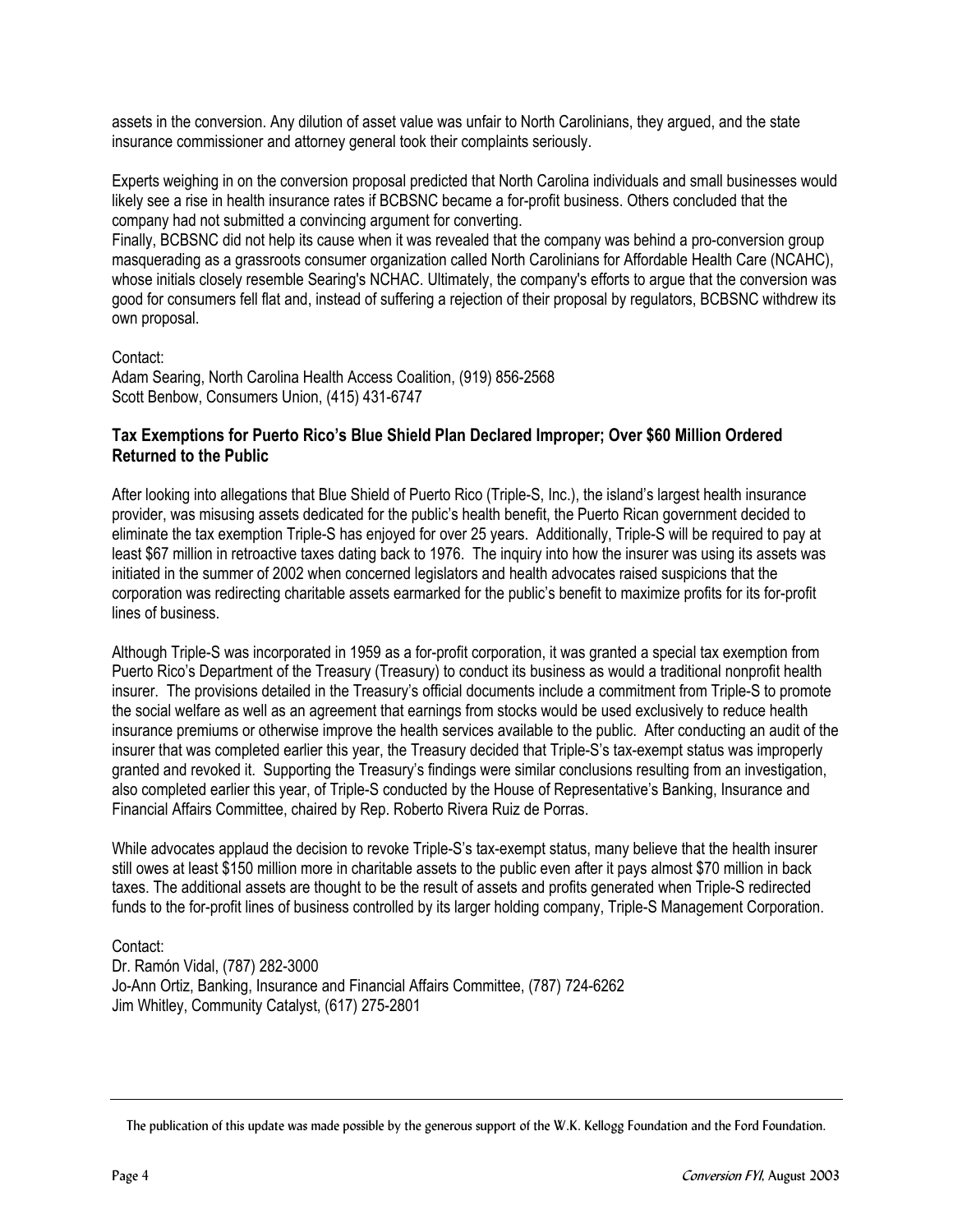# **II. Hospital Transactions**

## **Slidell Residents Celebrate Signing of Law Improving Hospital Governance**

After the vote on April 5, 2003 when the public overwhelmingly rejected Tenet's bid to purchase Slidell Memorial Hospital, activists kept on pushing for more transparency and a more public process in the governance of the hospital. They supported the introduction of substantial revisions to the governing law with a bill submitted on April 29, 2003. Their hard work paid off when Louisiana Governor Mike Foster signed Act No. 562 on June 27, 2003. The law immediately terminated the current board of commissioners for the hospital district, provides for the appointment of a new board and nominating committee, and specifies the qualifications required for new board members. Nominees for the board of commissioners will be chosen from a permanent nominating committee that solicits individuals from the community as a whole by widely publicizing the openings on the board. The law instructs the nominating committee to make reasonable efforts to include individuals with experience in the areas of health law, hospital finance, bonds, managed care, and health services delivery. The nominating committee will hold candidate interviews in a public forum.

The law also provides for the creation of a community advisory board. This advisory board will provide suggestions, input and comment to develop programs and administer services that will provide the maximum assistance in promoting better health and health care for the residents of the hospital district. The advisory board will also produce a study and report its findings on any matter directed by the board of commissioners.

Contact:

Gene Bellisario, Military Road Alliance, (985) 641-2268 Jim Towler, Save Our Slidell Memorial Hospital, (985) 641-5965 Leslie Bennett, Consumers Union, (415) 431-6747

## **Los Angeles Advocates Ensure Restitution Funds Are Wisely Spent**

On July 14, 2003, the West Los Angeles Metropolitan Alliance and Community Health Councils, Inc. provided vital information on the community's health care needs at a public meeting held by the California Community Foundation (CCF). In attendance were representatives from organizations interested in obtaining grant funding from the settlement agreement between the California Attorney General and Tenet Healthcare Corporation.

As part of the settlement for Tenet's failure to abide by certain conditions in the sale of the Daniel Freeman Memorial and Marina Hospitals, Tenet was required to deposit \$400,000 with the CCF for grants to one or more non-hospital, tax-exempt charitable organizations that provide medical care at low cost or free to low income residents in the hospital's service area.

Since the settlement agreement was announced on April 1, 2003, local health care advocates have sought to participate in CCF's grant-making process. After contacting CCF representatives, advocates fought strenuously for the right to ensure that grantees are appropriately addressing the community's health care priorities in their proposals.

At the meeting held at the Venice Public Library in Venice, CA, members of the Metropolitan Alliance provided information obtained from in-person surveys conducted in the communities of Mar Vista and Oakwood. The recommendations focused on the challenges to the 36% of residents who are Spanish-speaking, namely: increasing bilingual health care staff, providing translation services, and increasing outreach activities in the communities in Spanish. Community Health Councils presented significant research on the prevalence of certain diseases in the target population including diabetes, asthma and obesity.

The publication of this update was made possible by the generous support of the W.K. Kellogg Foundation and the Ford Foundation.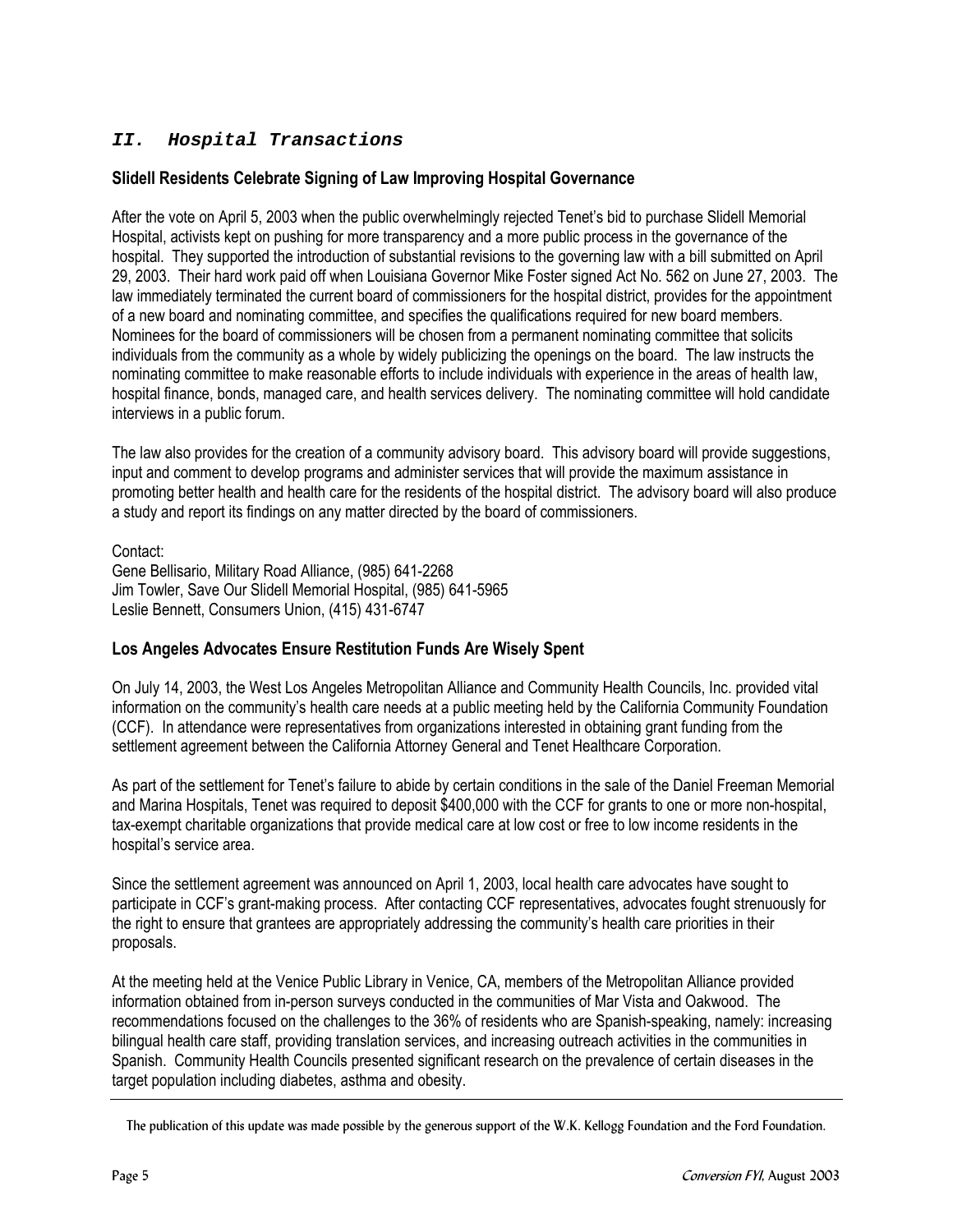The potential grantees are expected to incorporate the information presented into grant applications. The deadline for grant submissions is August 18, 2003. Public notice regarding grant selection will be made available on September 15, 2003.

Contact: Karla Zombro, West L.A. Metropolitan Alliance, (323) 789-7920 Lark Galloway-Gilliam, Community Health Councils, Inc., (323) 295-9372 Julie Inouye, Save Our Marina Hospital & We CAHRE, (310) 306-1487 Leslie Bennett, Consumers Union, (415) 431-6747

## **New Conversion Foundation Created; Community Applauds Action by West Virginia Health Care Authority**

Residents and health advocates applaud the creation of and proposed funding for a new hospital conversion foundation in Logan, West Virginia. Organizing documents for the Logan Healthcare Foundation ("the Foundation") were filed on July 1, 2003, marking the first step for the Foundation to fulfill its mission to improve the health status of and health care access for the residents in the area surrounding Logan General Hospital.

The Foundation is a component of the sale of bankrupt Logan General to for-profit LifePoint Hospitals, Inc. finalized in December 2002. Since April 2002, the Logan County Family Resource Network, Consumers Union, and Community Catalyst have participated in the bankruptcy. While it remains unclear how much funding the Foundation will receive in total, the hospital announced at a hearing on July 1, 2003 that the Foundation will receive \$5 million in the first distribution expected in October 2003.

At the same time, the West Virginia Health Care Authority is redirecting its entire claim of \$5.8 million to the Foundation. At a July 22, 2003 hearing, the hospital announced that 80% of the \$5.8 million claim will also be paid to the Foundation during the first round of distribution. The remaining 20% will be paid when the hospital has collected all of the assets and resolved the disputed claims. In addition, the Foundation is the remainder beneficiary and will receive all of the residue that is left after the creditors are paid and pension issues are resolved.

The groups provided recommendations to improve the plan termination and annuity purchase because every dollar saved will go to the Foundation. Advocates are working with the Logan Healthcare Foundation board of directors to implement accountability mechanisms to ensure that its policies and procedures are responsive to the health care needs of the area residents. A hearing is expected to be scheduled in September to confirm the hospital's revised reorganization and distribution plans.

Contact: Mike Pollard, Logan County Family Resource Network, (304) 752-9536 Leslie Bennett, Consumers Union, (415) 431-6747 Carl Patten, Community Catalyst, (617) 275-2910

## **Oregon Attorney General Imposes Conditions on Triad Joint Venture**

Earlier this year, Texas-based Triad Hospitals. Inc. sought to enter into a joint venture with McKenzie-Willamette Hospital (MWH), a fifty-year old community hospital located in Springfield, Oregon. On July 18, 2003, Oregon Attorney General Myers approved the proposed joint venture between MWH and Triad, but placed several conditions upon the parties to protect the community's interest in MWH. Many of these conditions grew out of concerns raised by local advocates, Ellen Pinney and Mary Ann Holser, and Community Catalyst at the June 24<sup>th</sup> public hearing convened by Myers. The conditions provide community members with a voice in the continued operation and direction of their hospital. Included among these community-enabling conditions was a mandate that a member of

The publication of this update was made possible by the generous support of the W.K. Kellogg Foundation and the Ford Foundation.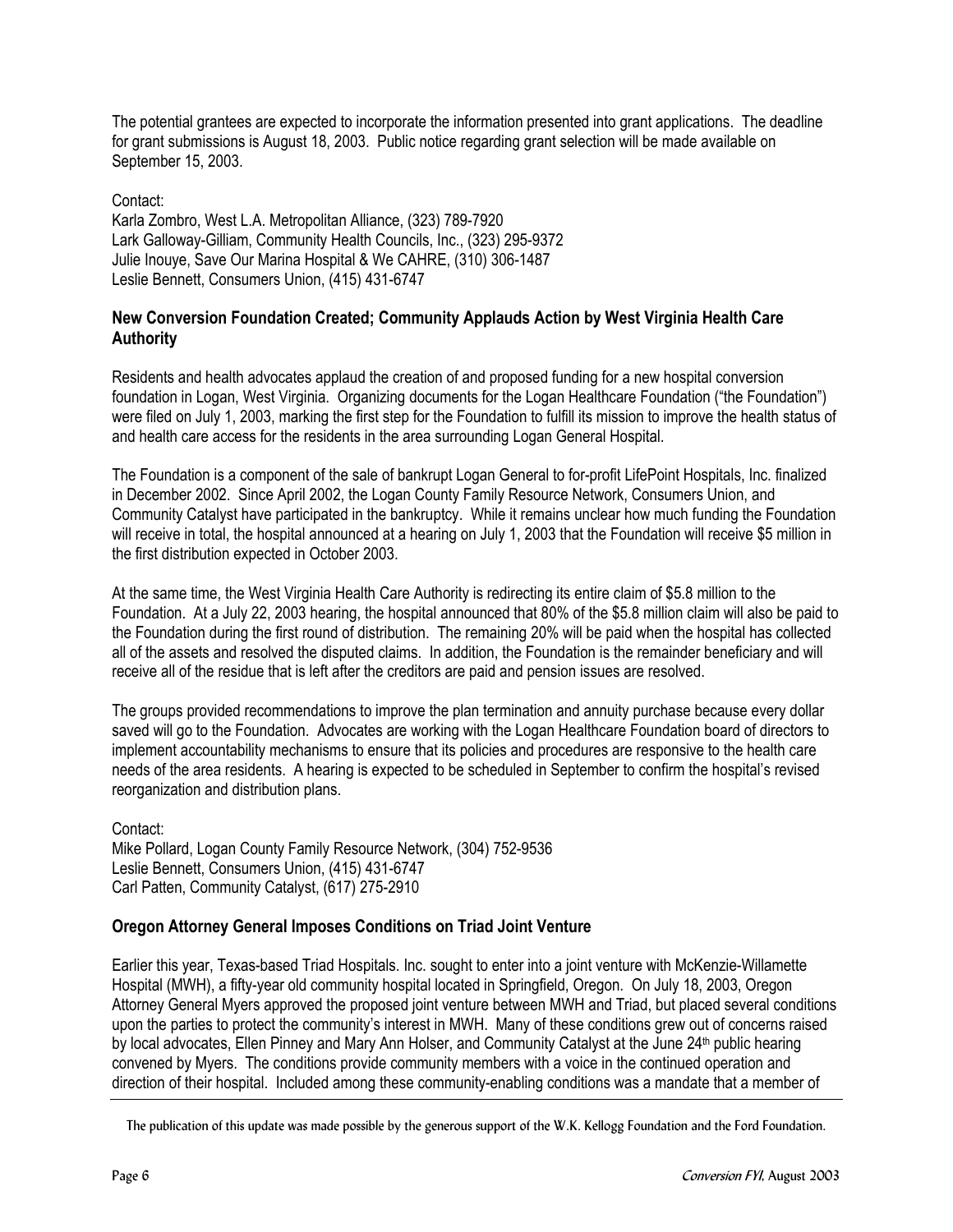the nominating committee (which nominates members to the Board of Trustees) be someone with "a demonstrated concern about community health care needs."

Myers also demanded that stronger consumer protections regarding charity care provisions be part of the conditions, including: clearer notice provisions, counseling for patients on eligibility for low-income assistance programs, elimination of charges for patients with household incomes above 200% of the federal poverty level, reduced charges for many patients with incomes between 200% and 500% of the federal poverty level, and more patient-sensitive collection practices. Further, Myers' order contained several protections regarding the replacement hospital contemplated by the agreements. These protections included a condition on the replacement hospital to accept Medicare and Medicaid patients, full involvement of the community-based trustees on the Board in decisions about potential termination of essential services, and more public participation in the determination of the location of the replacement hospital. These conditions lay a solid foundation for communities elsewhere to build upon when working to protect health consumers' interests in nonprofit joint ventures with for-profits.

According to Triad CEO Denny Shelton, Triad is currently in talks with 13 to 14 nonprofit community hospitals nationwide, including hospitals in Palmer, Alaska; Fairmont, West Virginia; Erwin, North Carolina; and Denton, Texas. The Oregon experience may be instructive for communities in these areas.

Contact: Ellen Pinney, Oregon Health Action Campaign, (503) 581-6830 Mary Ann Holser, (541) 343-5132 Melissa Lopes, Community Catalyst, (617) 275-2889 Carl Patten, Community Catalyst, (617) 275-2910

## **New California Law Prohibits Limiting Future Medical Services in Nonprofit Hospital Conversions**

On July 14, 2003, California Governor Gray Davis signed SB 932 making it illegal for a nonprofit hospital to restrict medical services that are delivered at the facility as part of a sale or conversion. Previously, the California Attorney General had the authority to approve any proposed sale of a nonprofit health facility and the law allowed the seller to attach conditions preventing the new buyer from providing certain types of medical services, such as those restricted by the Ethical and Religious Directives for Catholic Healthcare. Now the Attorney General will be prohibited from approving any sale where the seller of the nonprofit health facility tries to impose restrictions on or limit the types of services the new owner can provide.

When Daniel Freeman Marina and Daniel Freeman Memorial hospitals were sold to Tenet in 2001, they were required to abide by the Ethical and Religious Directives, even though the seller, Sisters of Carondelet, no longer owns any hospitals in California. Advocates argued that allowing sellers to restrict medical services was inappropriate because all patients have a right to comprehensive health care in their communities and reproductive health care should not be limited by religious doctrine. Instead, services should be based on the medical needs of patients. Further, there were questions raised about whether requiring such a limitation actually restricts the number of potential buyers for a hospital and, as a result, artificially lowers the sale price.

The bill was supported by the Congress of California Seniors, the California Women's Law Center, Planned Parenthood, California Medical Association, and the American College of Obstetricians and Gynecologists.

Contact:

Bethany Leal, California Women's Law Center, (213) 637-9900 Leslie Bennett, Consumers Union, (415) 431-6747

The publication of this update was made possible by the generous support of the W.K. Kellogg Foundation and the Ford Foundation.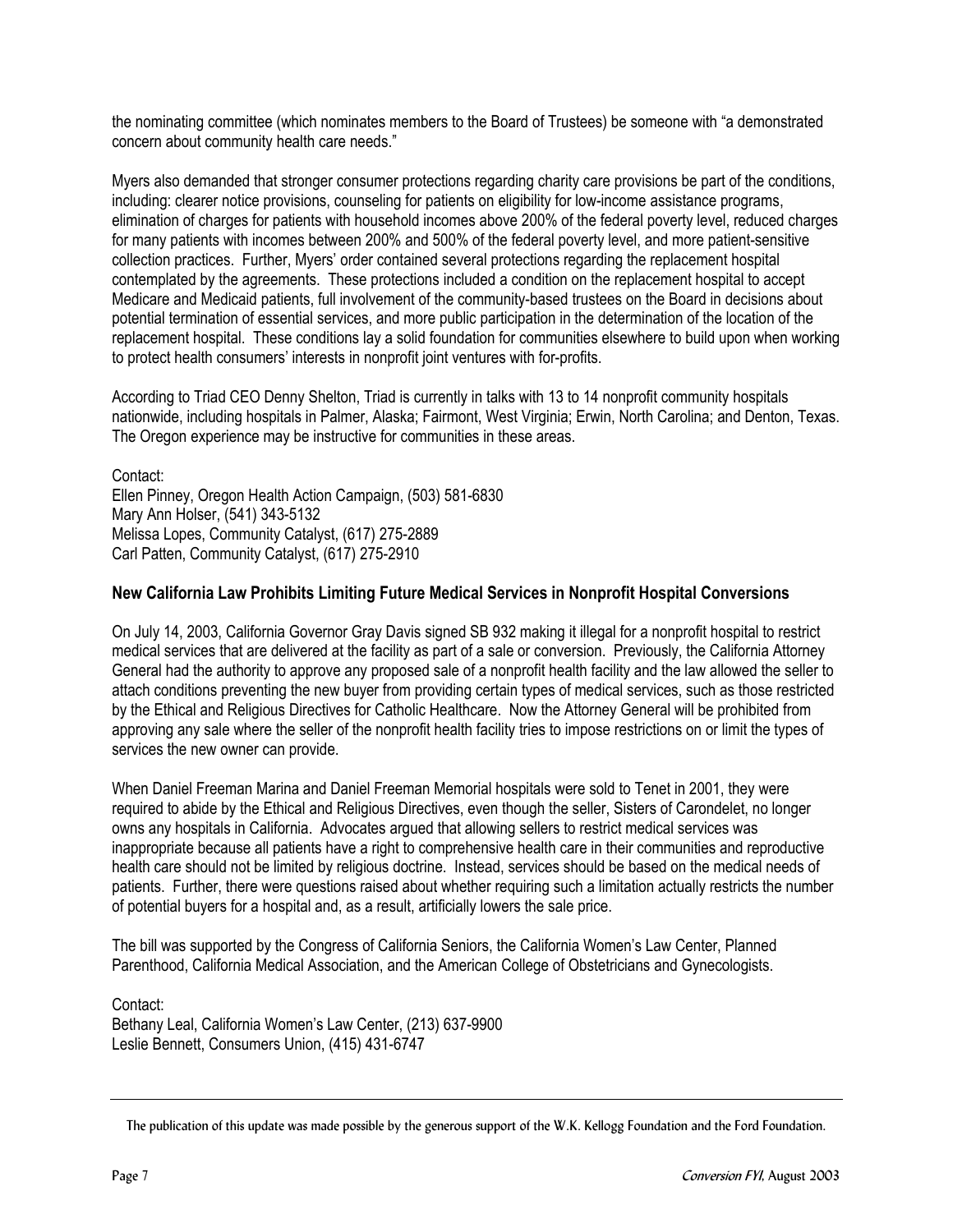## **Public Hearings for the First Proposed Hospital Conversion under Washington Statute Provide Opportunity for Community Input**

The Washington Department of Health held two public hearings on July 8, 2003 to hear from the community on the proposed sale of two nonprofit hospitals to a for-profit chain, putting the hospital conversion law to the test for the first time. Health Management Associates, Inc. (HMA), has proposed to buy Providence Toppenish Hospital and Providence Yakima Medical Center. These two hospitals are currently operated by the Sisters of Providence, who founded and have maintained the Yakima hospital since the 1890s.

Among the statute's requirements, the DOH and Attorney General are required to ensure charitable assets are properly safeguarded and that any proceeds from the acquisition are used for appropriate charitable health purposes. Also, a transaction may not be approved unless the DOH determines that there are "sufficient safeguards" to ensure "the continued existence of accessible, affordable health care that is responsive to the needs of the community."

With approximately 250,000 residents and more than 35% Spanish-speaking, Yakima County was ranked as the most vulnerable county in the state when assessing income, housing and unemployment statistics. The hearings, which were held in Toppenish and Yakima, drew dozens of residents including lawmakers, patients, doctors, nurses, and health care advocates. If the sale is approved, it will be the first time a nonprofit hospital has converted to forprofit status in the state.

Attendees raised issues regarding the delivery of charity care, the hospitals' responsiveness to the community, and the quality of care delivered by the facilities. In regards to charity care, there were questions about whether the policies put forward by HMA conform to the state law on charity care. Residents testified that the hospital has not done enough to reach out to Yakima County's Spanish-speaking residents. In addition, there were recommendations made on actions HMA should take, including surveying the patients themselves about the quality of care received; tracking medical outcomes, medical error and infection rates; and making information available to the DOH and the public in English and Spanish.

HMA has proposed to put \$1 million a year for ten years into the new community foundation. Washington law requires that the charitable health assets be dedicated to continuing the hospital's original purpose and to include providing health care to the disadvantaged, the uninsured, and the underinsured and providing benefits to promote improved health in the affected community.

Contact: Elisabeth Tutsch, Columbia Legal Services, (509) 575-5590 Janet Varon, Northwest Health Law Advocates, (206) 325-6464 Carole Folsom-Hill, La Casa Hogar/Yakima Interfaith Coalition, (509) 457-5058 Michelle Jun, Consumers Union, (415) 431-6747

## **Consumers Win Big in South Dakota**

In May, the South Dakota Supreme Court issued a landmark charitable trust decision in the case of Banner Health System v. Lawrence E. Long, 663 N.W.2d 242 (2003). This case sets several important precedents in the area of charitable trust law, and is a big victory for consumers.

The South Dakota court explicitly held that the assets of a nonprofit health care corporation, as well as the proceeds from the sale of those assets, are subject to the law of charitable trust. It also held that an out of state nonprofit corporation must leave the proceeds of a hospital sale with the local community upon divestiture, even if the community hospital remains a nonprofit after the sale. You will find a summary of the decision attached.

The publication of this update was made possible by the generous support of the W.K. Kellogg Foundation and the Ford Foundation.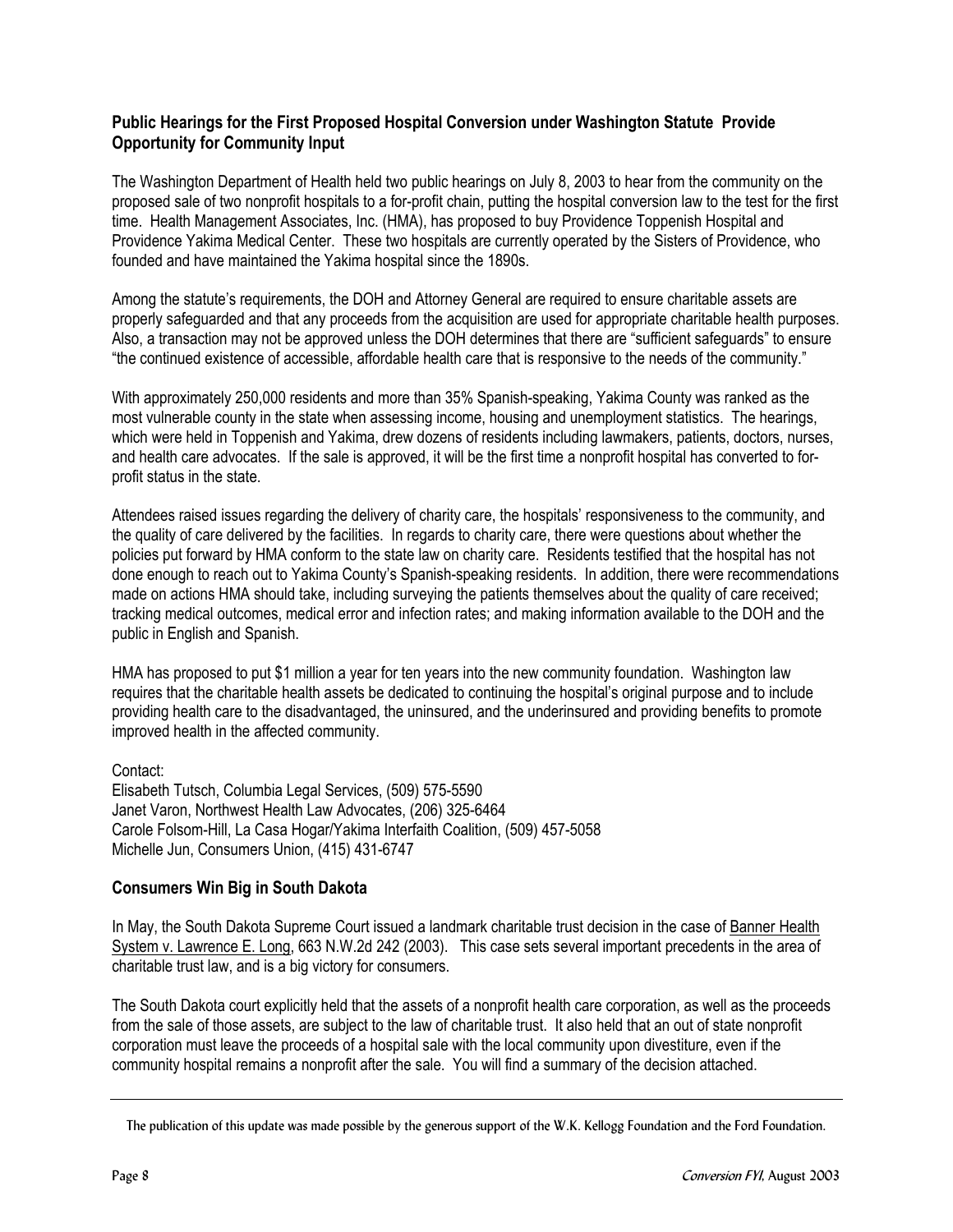Consumers Union filed an *amicus curiae* brief with the court supporting the efforts of the South Dakota attorney general to protect the charitable assets of seven nonprofit hospitals and nursing homes. The facilities were sold in 2002 by multi-state nonprofit Banner Health System (Banner) as part of an effort to sell facilities in several states and reinvest the proceeds in its operations in Colorado and Arizona. Over the past year, Banner has sued the attorneys general of New Mexico, South Dakota, and North Dakota for alleging charitable trust violations after Banner attempted to remove the proceeds from sales in those states. In South Dakota and North Dakota, the attorneys general have countersued Banner. In New Mexico, the case settled in May 2002 for nearly \$14 million.

The South Dakota case will now proceed to trial in federal court. If the facts alleged by the attorney general are proven at trial, the judge could require Banner to leave the proceeds in the state. In North Dakota, a federal judge has dismissed Banner's lawsuit on the grounds that the Eleventh Amendment to the U.S. Constitution bars a state from being sued in federal court. That case is now being litigated in state court, where the attorney general's countersuit against Banner was stayed pending the federal court decision.

Contact: Barbara Gorham, Consumers Union, (415) 431-6747

*For more information on the South Dakota Supreme Court case, please see the case summary below.*

## **III. Community Benefits/Free-Care**

## **Momentum Building in California for Legislation to Help the Uninsured**

Legislation aimed at helping the uninsured obtain needed health care without facing financial ruin is gaining momentum in the California legislature. AB 232, introduced by Assembly Member Wilma Chan, has already passed the California Assembly and was approved by the Senate Health Committee on July 9, 2003. The Senate Health Committee vote brings the legislation one step closer to becoming state law and providing critical protections to the uninsured that could establish a precedent for the rest of the nation.

Under AB 232, hospital charges to uninsured patients would be limited to the price paid under the Medicare, Medi-Cal or workers compensation fee schedule, whichever is greater. The bill also requires hospitals to notify uninsured patients about the availability of charity care and other public health insurance programs, to delay aggressive bill collection tactics so that reasonable payment plans can be established and to inform patients of their rights under laws applying to collection agencies.

Contact: Beth Capell, Health Access California, (916) 442-2308 Earl Lui, Consumers Union (415) 431-6747

## **Hartford Advocates Negotiate Improvements to Free Care Access at Area Hospitals**

Just a few months after the April 2003 release of its report entitled "Holes in Our Safety Net: The Difficulty of Accessing Free Care in Hartford, Connecticut," the health advocacy organization, Building Parent Power (BPP), is already winning improvements to free care access for Hartford's health consumers. The group's report, which can be downloaded from the [www.communitycatalyst.org w](http://www.communitycatalyst.org/)eb site, focuses on four Hartford-area hospitals and recommends several ways that these hospitals can improve access to charity hospital care, including simplifying the application process, better training the staff about the hospitals' free care policies, and providing translation services for those with limited English proficiency. The four Hartford-area hospitals surveyed for the report were Saint Francis Hospital and Medical Center, Hartford Hospital, Connecticut Children's Medical Center, and the University of Connecticut Health Center.

The publication of this update was made possible by the generous support of the W.K. Kellogg Foundation and the Ford Foundation.